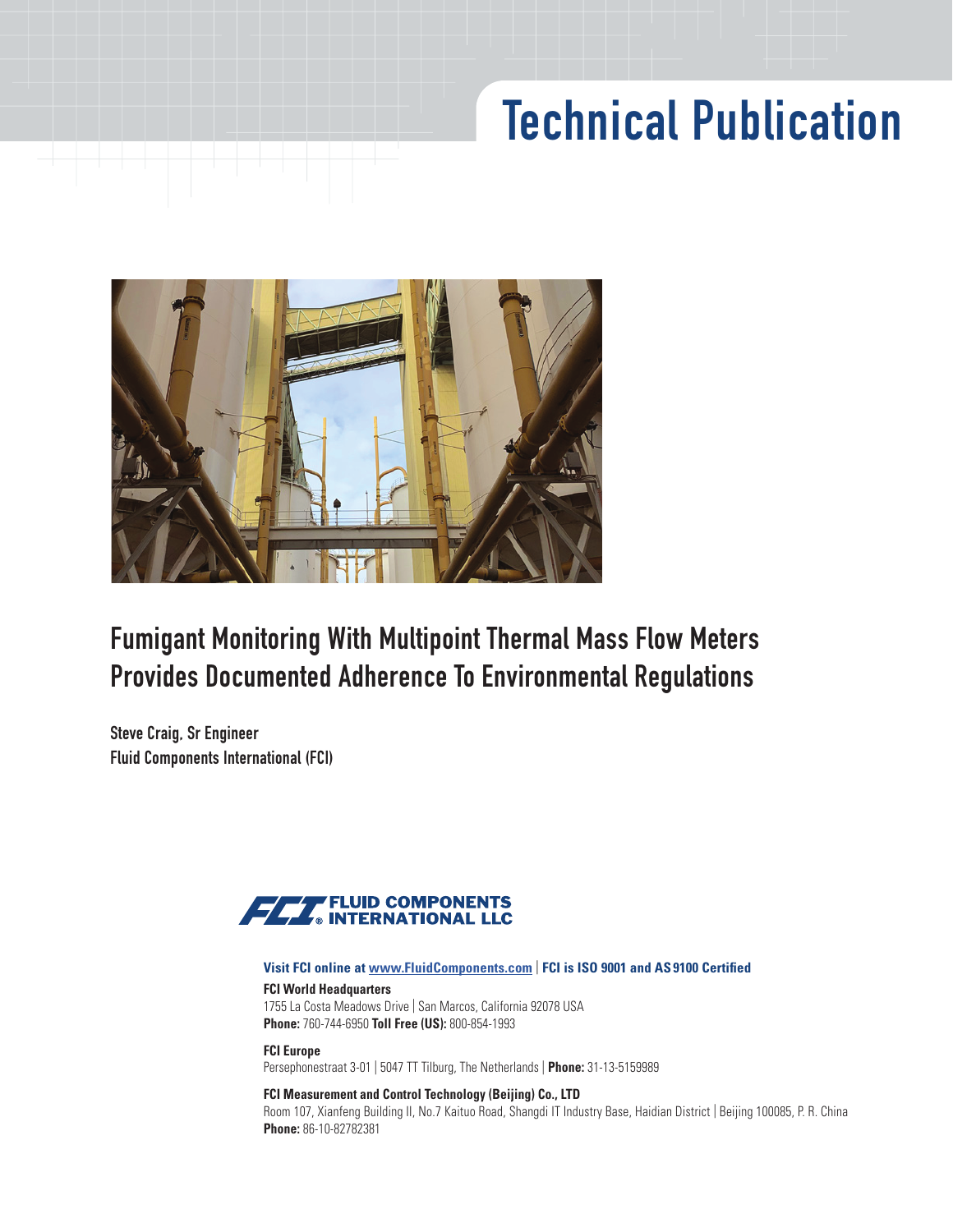Fumigant Monitoring With Multipoint Thermal Mass Flow Meters Provides Documented Adherence To Environmental Regulations

**Preserving the quality of stored grains such as barley, hops, wheat, corn and other crops has challenged farmers and food processors for millennia. Today's modern large grain storage facilities operated by companies around the world depend on technologically advanced fumigation systems that utilize a variety of fumigating agents, which include chemicals with volatile organic compounds (VOCs) that keep insect and other pest damage low while maintaining the high quality of the stored grain product.**

The preservation of stored grain products is a potentially hazardous process involving toxic gases, which must be managed and monitored to protect employees, facility equipment and the environment. Avoiding the over-consumption of costly fumigant agents is important because residual gas poses a potential air pollution issue and climate threat.

A leading international agribusiness company in the Asia-Pacific region, as part of its export business, needed to meet export requirements that its stored products were free of pests prior to shipment of the grain to international customers and that its fumigation process complied with the local environmental regulations. The fumigation system's gas venting levels needed to comply with local requirements for volatile organic compounds (VOC) as measured by a continuous emissions monitoring system (CEMS).

#### **The Problem**

As part of its commitment to plant safety and health at its facilities, the company recently contacted Fluid Components International (FCI) when it decided to upgrade its silo fumigation system. This grain storage silo facility is located in an industrial port zone with convenient access to nearby grain farming agricultural regions and a major metropolitan city.

The plant's engineers needed to measure more accurately and consistently the amount of residual methyl bromide fumigant that is released into the air after the silo fumigation process is complete. Fumigation of the grain products in the silos is required before the grain can be shipped for export *(Figure 1)*. Any leftover fumigant in the silos and pipes is measured and recorded before it is released safely into the atmosphere.

Methyl bromide is an odorless, colorless gas that is widely applied in agriculture to control a wide variety of pests including rodents. While highly effective as a fumigant at the point of use in confined spaces such as silos, its toxicity rapidly dissipates into the air after use and becomes harmless. Classified as a VOC gas, however, the release of methyl bromide gas into the atmosphere is



*Figure 1: Silos with fumigant piping* 



*Figure 2: Fumigant storage house* 

regulated by the local government to protect the environment from the effects of global warming.

 At the storage facility, there are several dozen silos with a single master fumigation system connected by a network of pipes. The fumigant is introduced into the plant's silos at the base of each silo and recirculated for a specific period before release to the atmosphere when the fumigation process is complete. Monitoring the residual gas to meet the government regulations requires the use of CEMS equipment, which relies on accurate gas flow measurement in multiple locations to provide full and complete compliance data.

The fumigation system for the silos consists of a central fumigant storage house *(Figure 2)* that delivers by pipeline the flow of the fumigant to the bottom of each silo. The fumigant is then captured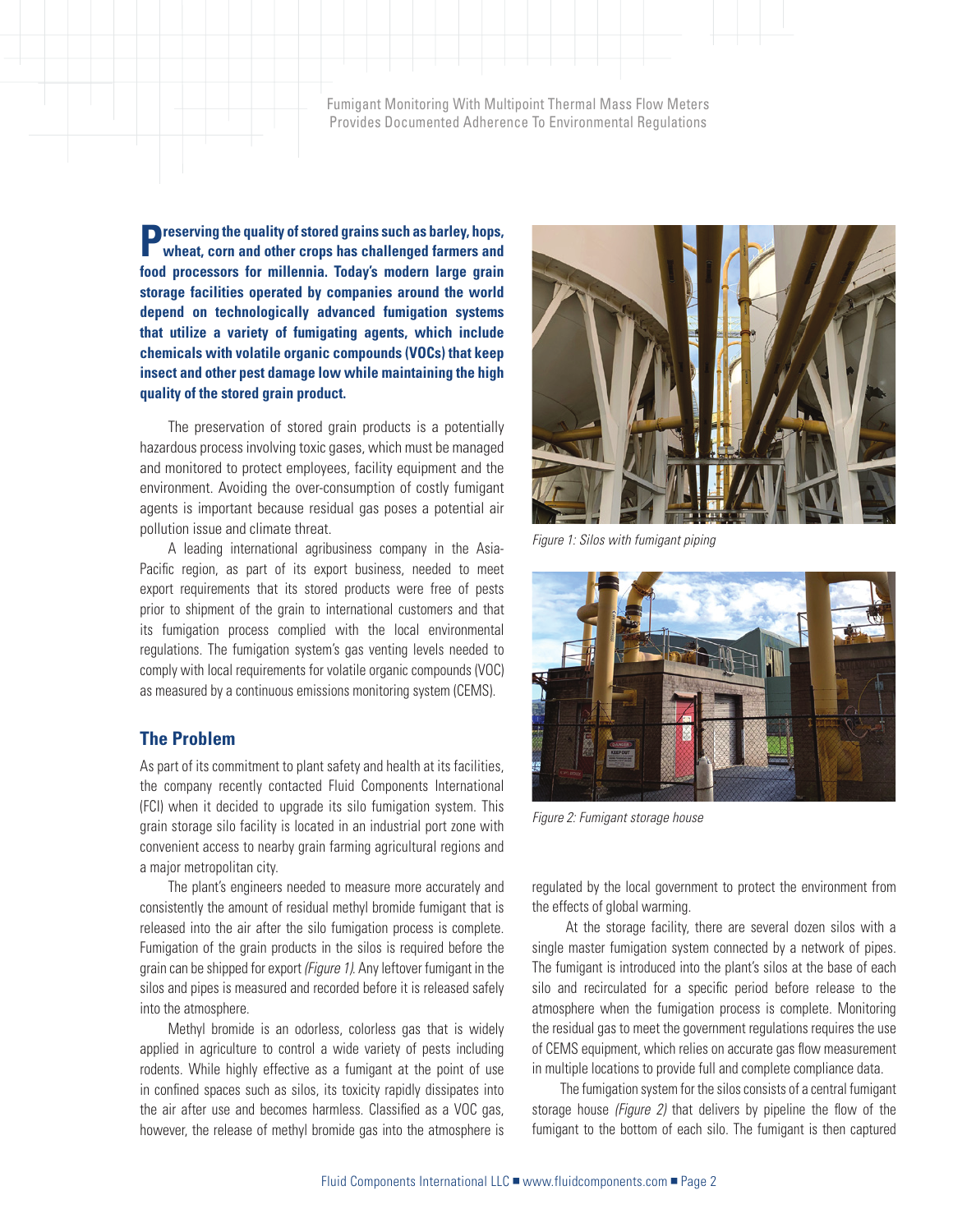Fumigant Monitoring With Multipoint Thermal Mass Flow Meters Provides Documented Adherence To Environmental Regulations

at the top of each silo and recirculated. The residual gas from this process is then measured and released up a stack to the atmosphere.

### **The Solution**

After reviewing the silo fumigation system and the flow discharge CEMS reporting requirements, the applications group at FCI recommended the company's MT100 Series multipoint thermal flow meter *(Figure 3)*. This meter combines advanced electronics with multiple precision flow sensors to provide direct mass flow measurement of gases or air for precise, repeatable measurement with low maintenance.

These thermal dispersion meters come with two to eight flow rate sensing points, which is ideal for the complex network of fumigation piping serving the silos. The multiple sensors can be inserted at various depths within a pipe or duct and their outputs are multiplexed (averaged) to measure the flow rate within the process. The flow sensors can be installed either across a mast or can be inserted at multiple points around the process line in a single plane.

The plant's engineers chose the optional CEMS with Continuous Emissions Remote Monitoring System (CERMS) applications package, which meets the U.S. Environmental Protection Agency's (EPA) 40 CFR Part 60 and 40 CFR Part 75. This package provides a 24-hour interval automated calibration drift test of low and high span points, and interference sensor check.

The CEMS package includes both an automated or an on-demand system self-check of calibration drift (CD) and sensor interference/blockage. The results of the CEMS tests are presented as a simple pass or fail message on the LCD readout and in the DCS. The CEMS option also includes two relay outputs for connection to external devices, one to signal test in progress and the other to signal a fail-test mode.

The plant team was pleased to learn that these multipoint meters will measure flow rates over a wide range from 0.25SFPS to 1000SFPS (0,07NMPS to 305NMPS) with 100:1 turndown and with excellent accuracy of  $\pm 0.75\%$  of reading,  $\pm 0.5\%$  of full scale. They are also dual-function and can provide temperature measurement capability from -50 °F to 850 °F [-45 °C to 454 °C], with accuracy of  $\pm 2$  °F [ $\pm 1$ ,1 °C].

With their port facility's rugged coastal outdoor environment, the plant engineers found this meter's transmitter to be both full-featured and rugged. It comes with a choice of output options to interface with virtually any DCS, PLC,



*Figure 3: FCI's MT100 Series multipoint flow meter*

SCADA, or recorder. Dual, isolated, high resolution 4-20mA outputs compliant with Namur NE43, HART (FieldComm Group™ certified), Modbus, 0-1kHz frequency/pulse and a USB port are all included, standard. Optionally available are Foundation Fieldbus™ and PROFIBUS-PA bus communications.

For local readings by technicians, the meter's standard large color touch-screen LCD readout display provides technicians with comprehensive process information showing both analog and digital displays of flow rate, temperature and totalized flow; a user time-base selectable strip-chart of flow rate and sensor status diagnostics. The transmitter's enclosure is corrosion resistant stainless steel and carries a NEMA 4X/IP64 rating.

The meter's electronics also include a user programmable data logger feature to which flow rate, temperature and totalized flow as well as fault codes can be recorded on a removable, 8GB microSD card. The instrument's calibration drift check feature can be initiated on user demand or programmed to run automatically. Results of the test are provided with simple pass